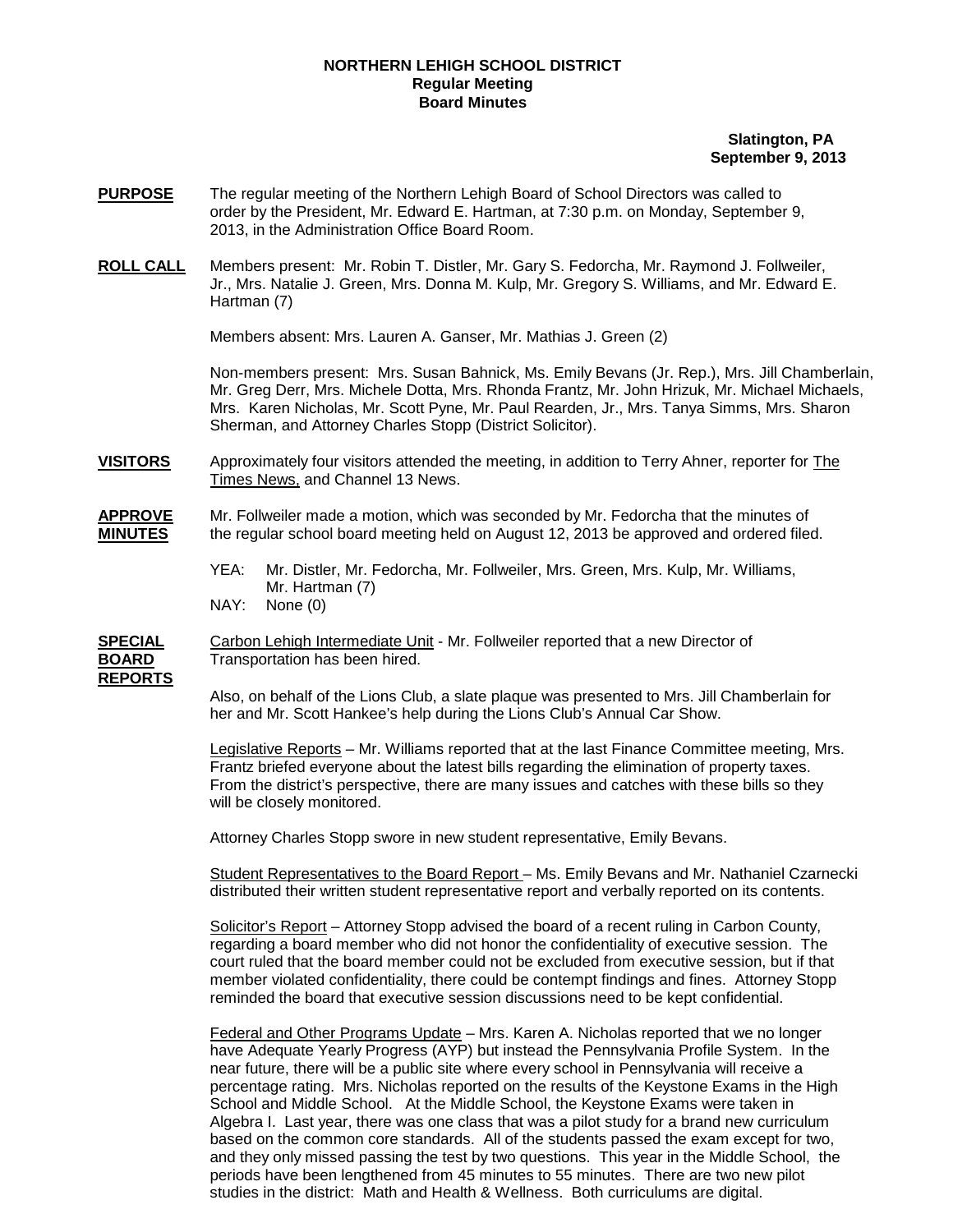| <b>SPECIAL</b><br><b>BOARD</b><br><b>REPORTS</b><br>$($ cont. $)$ | Business Manager's Report - Mrs. Frantz reported that the local auditors will be here September 9-<br>13, 2013, to complete the 2012-2013 audit.                                                                                                                                                                                                                           |                                                                                                                                                                                                   |  |  |  |
|-------------------------------------------------------------------|----------------------------------------------------------------------------------------------------------------------------------------------------------------------------------------------------------------------------------------------------------------------------------------------------------------------------------------------------------------------------|---------------------------------------------------------------------------------------------------------------------------------------------------------------------------------------------------|--|--|--|
|                                                                   | Mrs. Frantz announced there are three bills addressing property tax elimination. They are all<br>currently in Finance committee. If passed, they may go into effect June, 2014.                                                                                                                                                                                            |                                                                                                                                                                                                   |  |  |  |
|                                                                   | <b>Superintendent's Report</b>                                                                                                                                                                                                                                                                                                                                             |                                                                                                                                                                                                   |  |  |  |
|                                                                   | Mr. Michaels announced that members of the management team and members of the safety<br>committee will be attending an evening training session on Wednesday, September 11, 2013,<br>sponsored by D'Huy Construction, on Door Security Solutions.                                                                                                                          |                                                                                                                                                                                                   |  |  |  |
|                                                                   | Third day enrollment numbers are declining. Our class sizes are in great shape. After reviewing<br>these numbers, it appears that not filling staff vacancies due to attrition was the right decision.<br>The only area where we are having an influx is Special Education.                                                                                                |                                                                                                                                                                                                   |  |  |  |
|                                                                   | Mr. Michaels announced that he, Mrs. Dotta, Mrs. Nicholas, and Mr. Marks met with the<br>Special Education Department of the Carbon Lehigh IU #21 to discuss our concerns. Mr.<br>Michaels requested that Northern Lehigh School District be back on the Cost Containment<br>Committee. Mr. Michaels asked Mr. Follweiler to make sure he shares that with the IU as well. |                                                                                                                                                                                                   |  |  |  |
|                                                                   | Mr. Michaels and Mr. Hartman recognized and presented a gift to Mrs. Sharon Williams who<br>retired from the Northern Lehigh School District.                                                                                                                                                                                                                              |                                                                                                                                                                                                   |  |  |  |
|                                                                   | An executive session was held at 7:00 p.m. in the Administration Office Conference Room to<br>discuss personnel issues.                                                                                                                                                                                                                                                    |                                                                                                                                                                                                   |  |  |  |
| <b>PERSONNEL</b>                                                  | approves the following personnel items:                                                                                                                                                                                                                                                                                                                                    | Mr. Fedorcha made a motion, which was seconded by Mr. Follweiler, that the Board of Education                                                                                                     |  |  |  |
| Resignation<br>D. Hoffman                                         | Accept the resignation of Denise Hoffman from her position as instructional aide at Peters<br>Elementary School effective August 19, 2013.                                                                                                                                                                                                                                 |                                                                                                                                                                                                   |  |  |  |
| Resignation<br>M. Pelletier                                       | Accept the resignation of Madeline Pelletier from her position as High School Cook's Helper,<br>effective August 28, 2013.                                                                                                                                                                                                                                                 |                                                                                                                                                                                                   |  |  |  |
| Resignation<br>R. Wetzel                                          | Accept the resignation of Robert Wetzel from his position as Middle School Cook's Helper,<br>September 4, 2013.                                                                                                                                                                                                                                                            |                                                                                                                                                                                                   |  |  |  |
| Transfer<br>Instructional                                         | Administrative Jason Reinhard<br>From:<br>To:<br>Salary:<br>Effective:                                                                                                                                                                                                                                                                                                     | Middle School Health & Physical Education Teacher<br>Half Time Middle School, Half Time High School Health &<br><b>Physical Education Teacher</b><br>No change in salary<br>August 19, 2013       |  |  |  |
| Appointment<br>Non-Instruct-<br>ional<br>J. Farber                | Jamie Farber<br>Assignment:                                                                                                                                                                                                                                                                                                                                                | High School Guidance Secretary replacing Kathleen Reese<br>who was administratively transferred<br>\$28,000 (Eleven Month Position - prorated)<br>(2013-2017 Clerical Salary & Benefit Agreement) |  |  |  |
|                                                                   | Salary:                                                                                                                                                                                                                                                                                                                                                                    |                                                                                                                                                                                                   |  |  |  |
|                                                                   | Effective:<br>* 60 Day Probationary Period ending October 18, 2013                                                                                                                                                                                                                                                                                                         | August 20, 2013                                                                                                                                                                                   |  |  |  |
| <b>PCA</b><br>A.Grozier                                           | Amanda Grozier<br>Assignment:                                                                                                                                                                                                                                                                                                                                              | PCA for Student #2690019 at Peters Elementary School                                                                                                                                              |  |  |  |
|                                                                   | Salary:                                                                                                                                                                                                                                                                                                                                                                    | replacing Denise Hoffman who resigned.<br>\$11.40 Per Hour Monday-Friday, 11:20-3:50 up to 180<br>Student Days a school year plus additional 20 hours for                                         |  |  |  |

Staff Development according to language in MOU.

Effective: Upon Receipt of Clearances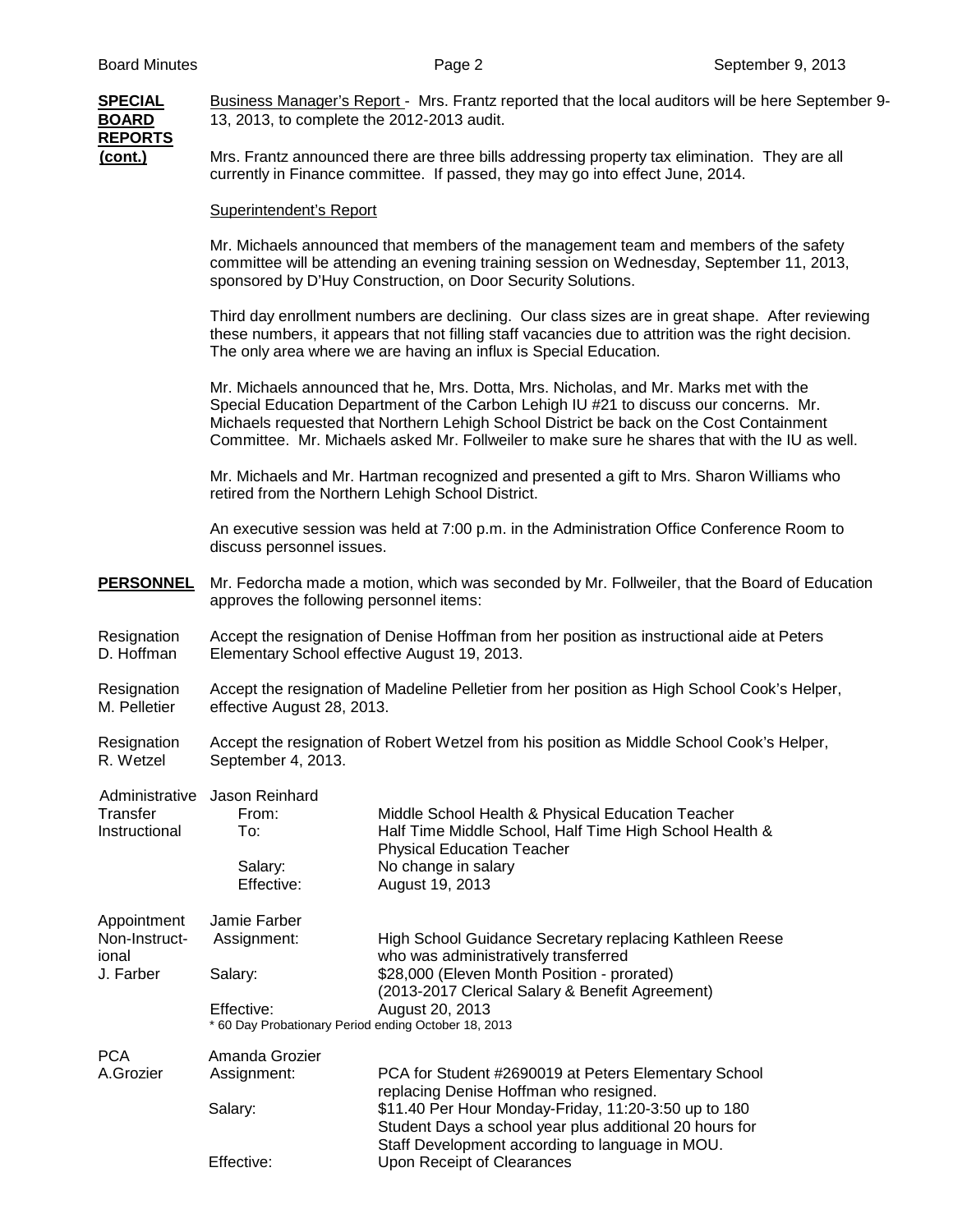| <b>PERSONNEL</b><br>(cont.)<br><b>HS Cook</b><br>D.Hanna   | Dima Hanna<br>Assignment:<br>Salary:<br>Effective:<br>* 60 Day Probationary Period ending November 8, 2013                                                                                                                                            | September 10, 2013                                                                                                                                                                                                                                                                                                                                                                            | High School Cook replacing Sheila German who retired.<br>\$8.50 Per Hour/3.0 Hours Per Day/5 Days Per Week up<br>to 180 Student Days per year plus additional cleaning days as<br>needed (2013-2017 Educational Support Personnel CBA)          |                                        |
|------------------------------------------------------------|-------------------------------------------------------------------------------------------------------------------------------------------------------------------------------------------------------------------------------------------------------|-----------------------------------------------------------------------------------------------------------------------------------------------------------------------------------------------------------------------------------------------------------------------------------------------------------------------------------------------------------------------------------------------|-------------------------------------------------------------------------------------------------------------------------------------------------------------------------------------------------------------------------------------------------|----------------------------------------|
| <b>HS Cook</b><br>J. Kuhns                                 | Jamie Kuhns<br>Assignment:<br>Salary:<br>Effective:<br>*60 Day probationary period ending November 8, 2013                                                                                                                                            | September 10, 2013                                                                                                                                                                                                                                                                                                                                                                            | High School Cook replacing Madeline Pelletier who resigned<br>\$8.50 Per Hour/4.0 Hours Per Day/5 Days Per Week up to<br>180 Student Days per year plus additional cleaning days as<br>needed (2013-2017 Educational Support Personnel CBA)     |                                        |
| <b>PCA</b><br>A.Rosario                                    | Andrea Rosario<br>Assignment:<br>Salary:<br>Effective:                                                                                                                                                                                                | Development according to language in MOU.<br>Upon Receipt of New Clearances                                                                                                                                                                                                                                                                                                                   | PCA for Student #2590017 at Peters Elementary School<br>replacing Kayla Perkowski who was administratively transferred<br>\$11.40 Per Hour Monday-Friday, 11:20-3:50 up to 180 Student<br>Days a school year plus additional 20 hours for Staff |                                        |
| Salary<br>Adjustments                                      | 2014 school year:<br>Stephen Shuey<br>From:<br>To:                                                                                                                                                                                                    | Acknowledge the following teacher who has completed the requirements per the<br>Collective Bargaining Agreement that would entitle them to a salary increase for the 2013-<br>Step 6B<br>Step 6B+24                                                                                                                                                                                           |                                                                                                                                                                                                                                                 |                                        |
| Rescind<br>Co-Curricular<br>Appointment                    | Rescind the appointment of Amy Zeiser in the amount of \$1,281.47 from her position<br>as Middle School Student Council Advisor for the 2013-2014 school year which was<br>which was originally approved at the August 12, 2013 school board meeting. |                                                                                                                                                                                                                                                                                                                                                                                               |                                                                                                                                                                                                                                                 |                                        |
| Co-Curricular<br>Appointments<br>2013-2014                 | <b>Elizabeth Case</b><br>Mark Hoffman<br>Katrina Wehr                                                                                                                                                                                                 | Middle School Student Council Advisor<br><b>Assistant Softball Coach</b><br><b>Assistant Track Coach</b>                                                                                                                                                                                                                                                                                      |                                                                                                                                                                                                                                                 | \$1,281.47<br>\$2,990.49<br>\$2,990.49 |
| Co-Curricular<br>Volunteers<br>2013-2014                   | Michelle Bellesfield*<br>Jamie Farber<br>Maureen Fleischmann*<br>Alex Haberern*<br>Aaron Harding.<br>Rick Moser*<br>*Pending Verification of Missing Documents                                                                                        | <b>Refreshment Stand Volunteer</b><br><b>Refreshment Stand Volunteer</b><br><b>Refreshment Stand Volunteer</b><br>Assistant Boy's Soccer Coach<br>Assistant Boy's Soccer Coach<br><b>Refreshment Stand Volunteer</b>                                                                                                                                                                          |                                                                                                                                                                                                                                                 |                                        |
| Rescind<br><b>Game Worker</b><br>J. Tout                   |                                                                                                                                                                                                                                                       | Rescind the approval of Joseph Tout as a game worker for the 2013-2014 school year<br>which was originally approved at the August 12, 2013 school board meeting.                                                                                                                                                                                                                              |                                                                                                                                                                                                                                                 |                                        |
| Unpaid<br>Volunteers                                       | <b>Margaret Blose</b><br>Sharon Boyesen<br>Nancy Wagner                                                                                                                                                                                               | Lori Beth Guelcher<br>Joanne Perich<br>Sheila White                                                                                                                                                                                                                                                                                                                                           | JoAnne Sipos<br>Erica Szwast                                                                                                                                                                                                                    |                                        |
| Artistic Dir.<br>Fall Play<br>Spring<br>Musical<br>S.Shuey | by the HS Principal and Production Director.                                                                                                                                                                                                          | Approve Stephen Shuey as Artistic Director for the Fall Play/Spring Musical for the NLHS<br>Student Theater Group. Stipend for the Artistic Director will be \$1,500 to be paid out of the HS<br>Student Activities Fund. The Artistic Director will be responsible for and overseeing all<br>persons involved with set design and construction, costuming, lighting, sound, etc., determined |                                                                                                                                                                                                                                                 |                                        |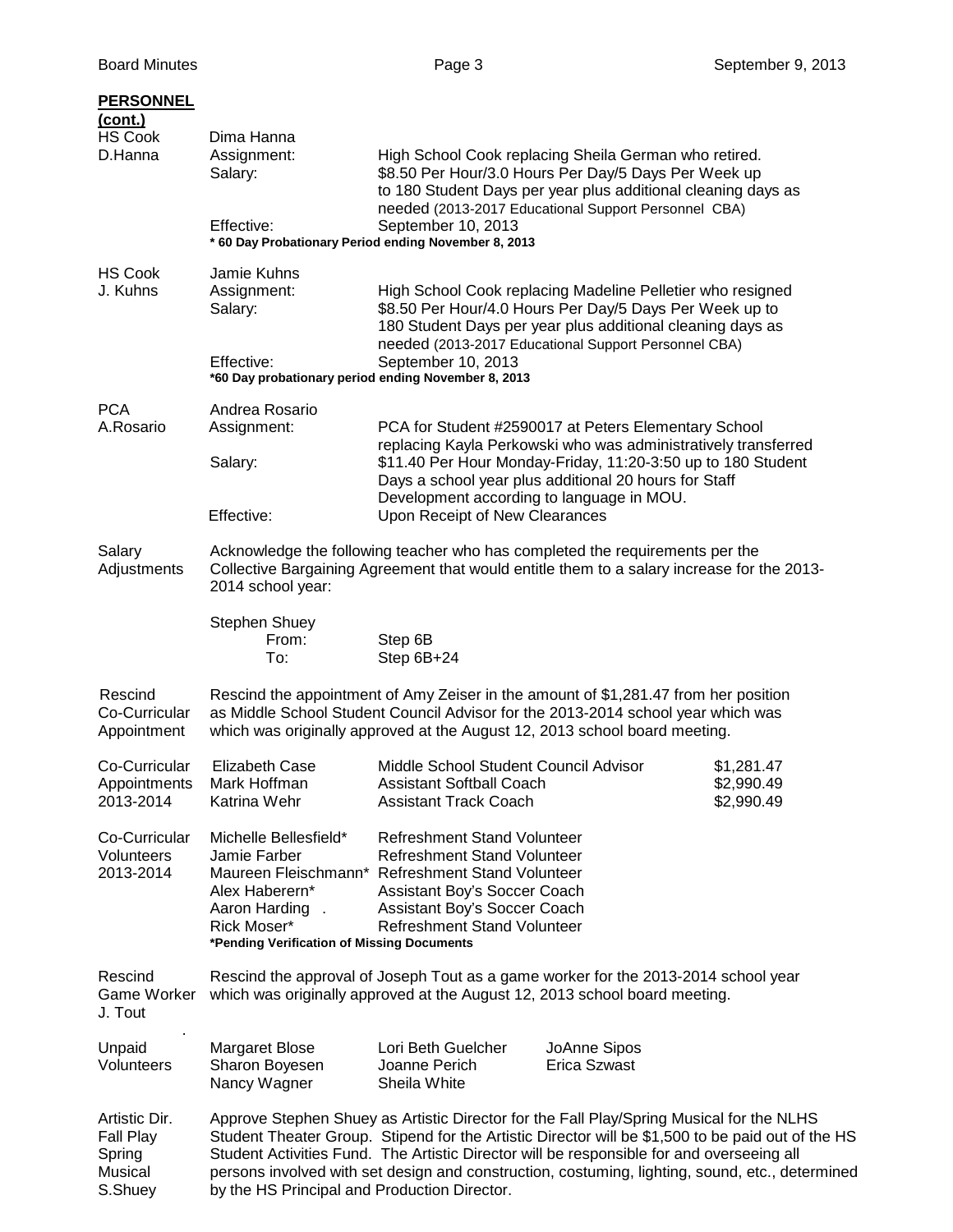| <b>PERSONNEL</b><br>(cont.)<br>Substitute-<br>Instructional                                                   | Approve the following substitute teachers for the 2013-2014 school year at the 2013-2014<br>substitute teacher rates as approved on the Supplementary Personnel Salary Schedule:                                                                                            |                                                                                                                                                                                  |                                                                                                                                                                                                                                                                               |  |  |
|---------------------------------------------------------------------------------------------------------------|-----------------------------------------------------------------------------------------------------------------------------------------------------------------------------------------------------------------------------------------------------------------------------|----------------------------------------------------------------------------------------------------------------------------------------------------------------------------------|-------------------------------------------------------------------------------------------------------------------------------------------------------------------------------------------------------------------------------------------------------------------------------|--|--|
|                                                                                                               |                                                                                                                                                                                                                                                                             | Amberly Drey - Elementary<br>Andrea Fella - Elementary<br>James Fisher* - Social Studies<br>Karen Haberern - Elementary<br>*Pending Verification of Missing Personnel File Items | Michelle Hock* - English 7-12<br>Caitlin Makoul* - Elementary<br>Erwin Prutzman - Business & Technology                                                                                                                                                                       |  |  |
|                                                                                                               | YEA:<br>NAY:                                                                                                                                                                                                                                                                | Mr. Hartman (7)<br>None $(0)$                                                                                                                                                    | Mr. Distler, Mr. Fedorcha, Mr. Follweiler, Mrs. Green, Mrs. Kulp, Mr. Williams,                                                                                                                                                                                               |  |  |
| <b>POLICY</b>                                                                                                 | Mr. Distler made a motion, which was seconded by Mrs. Kulp, that the Board of Education approves<br>the following policy items:                                                                                                                                             |                                                                                                                                                                                  |                                                                                                                                                                                                                                                                               |  |  |
| <b>Board Policy</b><br>First<br>Reading                                                                       | Approve school board policy #113.2 – Programs – Behavior Support, as presented after<br>first reading.                                                                                                                                                                      |                                                                                                                                                                                  |                                                                                                                                                                                                                                                                               |  |  |
|                                                                                                               | Approve school board policy #113.4 - Programs - Confidentiality of Special<br>Education Student Information, as presented after first reading.                                                                                                                              |                                                                                                                                                                                  |                                                                                                                                                                                                                                                                               |  |  |
|                                                                                                               | Approve school board policy #334 - Administrative Employees - Sick Leave, as<br>presented after first reading.                                                                                                                                                              |                                                                                                                                                                                  |                                                                                                                                                                                                                                                                               |  |  |
|                                                                                                               | Approve school board policy #434 - Professional Employees - Sick Leave, as<br>presented after first reading.                                                                                                                                                                |                                                                                                                                                                                  |                                                                                                                                                                                                                                                                               |  |  |
|                                                                                                               | Approve school board policy #534 Classified Employees - Sick Leave, as<br>presented after first reading.                                                                                                                                                                    |                                                                                                                                                                                  |                                                                                                                                                                                                                                                                               |  |  |
| Special<br>Education<br>Agreement<br>Palmerton<br>S.D.                                                        |                                                                                                                                                                                                                                                                             | effective August 26, 2013 through June 10, 2014.                                                                                                                                 | Approve to authorize proper officials to enter into an agreement for one Northern Lehigh<br>School District special education student to attend Palmerton Area School District in<br>accordance with the promises and covenants contained in the agreement. This agreement is |  |  |
|                                                                                                               | YEA:<br>NAY:                                                                                                                                                                                                                                                                | Mr. Hartman (7)<br>None $(0)$                                                                                                                                                    | Mr. Distler, Mr. Fedorcha, Mr. Follweiler, Mrs. Green, Mrs. Kulp, Mr. Williams,                                                                                                                                                                                               |  |  |
| <b>NEW</b><br><b>BUSINESS</b><br>Salary and<br>Benefit Agree-<br>ment Conf.<br>Secretary to<br>Superintendent | Mr. Williams made a motion, which was seconded by Mr. Follweiler, that the Board<br>of Education approves the following new business items                                                                                                                                  |                                                                                                                                                                                  |                                                                                                                                                                                                                                                                               |  |  |
|                                                                                                               | Approve the new Salary and Benefit Agreement between the Northern Lehigh School<br>District and the Confidential Secretary to the Superintendent.                                                                                                                           |                                                                                                                                                                                  |                                                                                                                                                                                                                                                                               |  |  |
| Summary<br>Offense<br><b>Notices</b>                                                                          | Approve to designate and authorize the following administrators to sign summary<br>offense notices for district students for the 2013-2014 school year:                                                                                                                     |                                                                                                                                                                                  |                                                                                                                                                                                                                                                                               |  |  |
|                                                                                                               | Mr. Paul Rearden, Jr. - Peters Elementary School Principal<br>Mr. Scott Pyne - Slatington Elementary School Principal<br>Mrs. Jill Chamberlain - Middle School Principal<br>Mr. Robert Vlasaty - High School Principal<br>Ms. Tanya Simms - High School Assistant Principal |                                                                                                                                                                                  |                                                                                                                                                                                                                                                                               |  |  |
|                                                                                                               | YEA:                                                                                                                                                                                                                                                                        | Mr. Hartman (7)                                                                                                                                                                  | Mr. Distler, Mr. Fedorcha, Mr. Follweiler, Mrs. Green, Mrs. Kulp, Mr. Williams,                                                                                                                                                                                               |  |  |

NAY: None (0)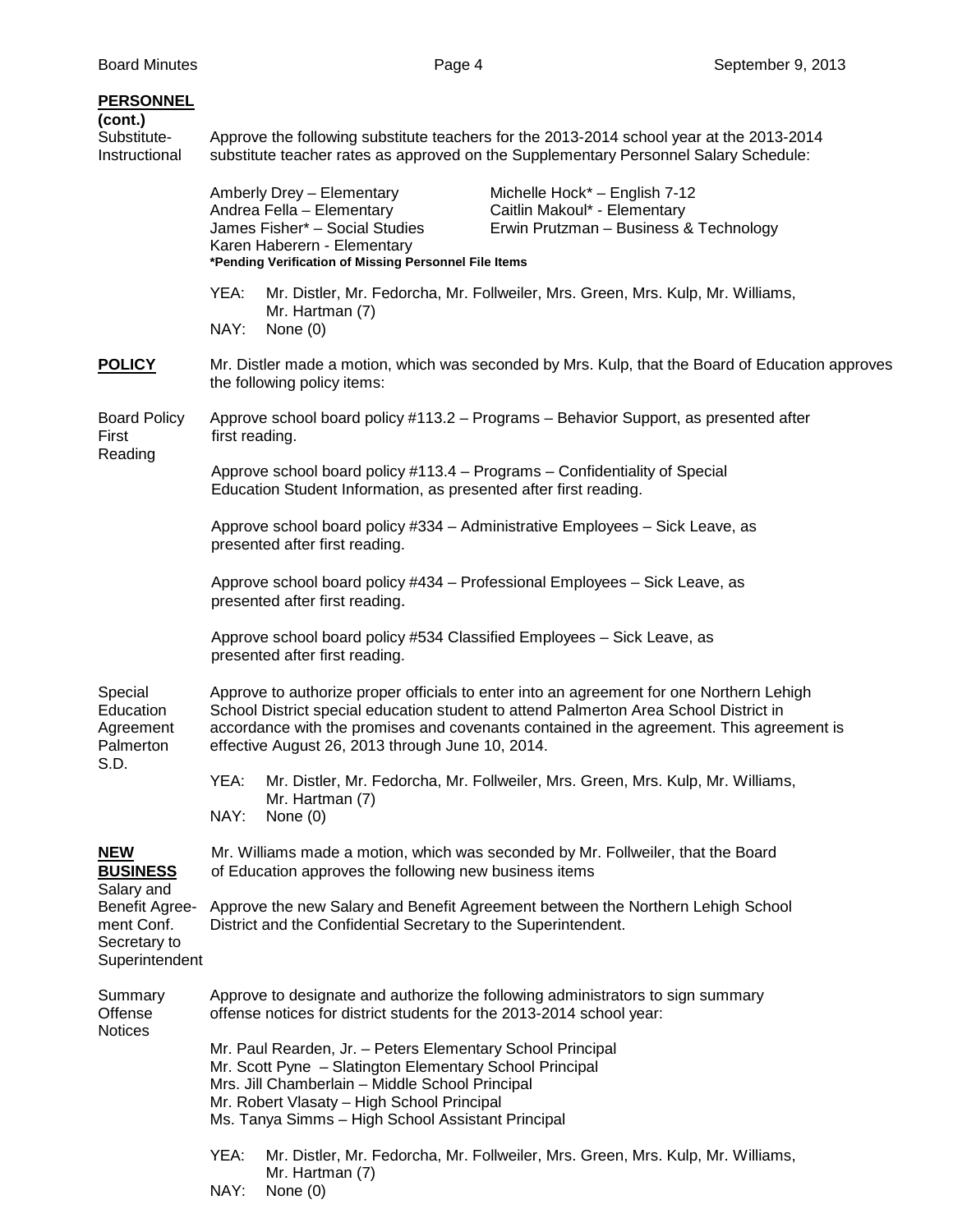| <b>NEW</b><br><b>BUSINESS</b>                                                 | Mr. Williams made a motion, which was seconded by Mr. Follweiler, that the Board of<br>Education approve the following nominations for PSBA officers:                                                                                                                                                                                |  |  |
|-------------------------------------------------------------------------------|--------------------------------------------------------------------------------------------------------------------------------------------------------------------------------------------------------------------------------------------------------------------------------------------------------------------------------------|--|--|
| <u>(cont.)</u><br><b>PSBA</b><br><b>Officers</b>                              | <b>RECOMMEND</b> That the Board of Education elects William LaCoff as President-<br>elect of the Pennsylvania School Boards Association, effective January 1, 2014<br>President-elect through December 31, 2014.                                                                                                                     |  |  |
| V.President                                                                   | RECOMMEND  That the Board of Education elects Charles Ballard as Vice President<br>of the Pennsylvania School Boards Association, effective January 1, 2014 through<br>December 31, 2014.                                                                                                                                            |  |  |
| Treasurer                                                                     | <b>RECOMMEND</b> That the Board of Education elects Otto Voit III as Treasurer of the<br>Pennsylvania School Boards Association, effective January 1, 2014 through December 31,<br>2014.                                                                                                                                             |  |  |
| At Large                                                                      | RECOMMEND  That the Board of Education elects Robert Schwartz At Large<br>Representative Representative of the Pennsylvania School Boards Association, effective January<br>1, 2014 through December 31, 2014.                                                                                                                       |  |  |
|                                                                               | Mr. Distler, Mr. Fedorcha, Mr. Follweiler, Mrs. Green, Mrs. Kulp, Mr. Williams,<br>YEA:<br>Mr. Hartman (7)<br>NAY:<br>None $(0)$                                                                                                                                                                                                     |  |  |
| <b>FINANCIAL</b>                                                              | Mr. Follweiler made a motion, which was seconded by Mr. Fedorcha, that the Board of<br>Education approves the following financial items:                                                                                                                                                                                             |  |  |
| List of<br><b>Bills</b>                                                       | Approve the Following List of Bills:<br>General Fund months of August & September 2013<br>Cafeteria Fund month of August 2013<br>Refreshment Stand month of August 2013                                                                                                                                                              |  |  |
| Rescind<br>Closing the<br>Class of<br>2013 Acct.                              | Rescind the following motion that was originally approved at the August 12, 2013<br>school board meeting.                                                                                                                                                                                                                            |  |  |
|                                                                               | Approve the request of the senior high school to close the Class of 2013 account in<br>accordance with the Student Activities Account guidelines. The account balance is<br>\$492.66 and the Class of 2013 is recommending that the funds be split equally and<br>transferred to the Class of 2014, Class of 2015 and Class of 2016. |  |  |
|                                                                               | Class of 2014 - \$164.22<br>Class of 2015 - \$164.22<br>Class of 2016 - \$164.22                                                                                                                                                                                                                                                     |  |  |
| <b>Close Class</b><br>of 2013<br>Account                                      | Approve the request of the senior high school to close the Class of 2013 account in<br>accordance with the Student Activities Fund guidelines. The account balance is<br>\$194.97 and the Class of 2013 is recommending that the funds be split equally and<br>transferred to the Class of 2014, Class of 2015 and Class of 2016.    |  |  |
|                                                                               | Class of 2014 - \$64.99<br>Class of 2015 - \$64.99<br>Class of 2016 - \$64.99                                                                                                                                                                                                                                                        |  |  |
| <b>CLIU</b><br>Technology<br>Pool<br>Agreement                                | Allow administration to sign the CLIU Technology Pool Consortium Agreement for the<br>2013-2014 school year.                                                                                                                                                                                                                         |  |  |
| Addendum to<br><b>OAA Athletic</b><br>Training<br><b>Services</b><br>Contract | Approve the addendum to the Athletic Training Services contract between OAA<br>Orthopedic Specialists and the Northern Lehigh School District.                                                                                                                                                                                       |  |  |